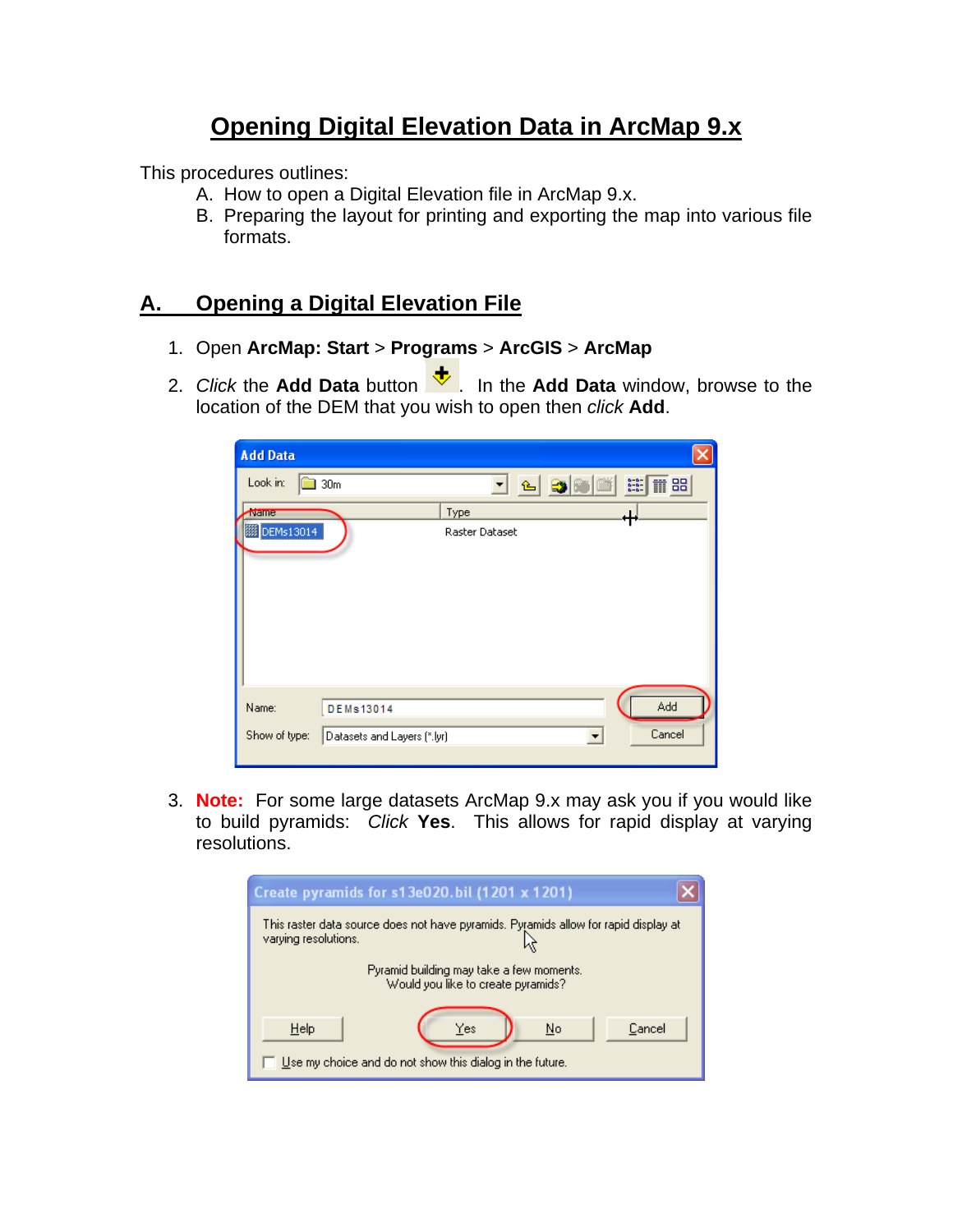

The DEM has successfully been opened and should appear in the data frame.

#### **B. Preparing the Layout for Printing or Exporting to PDF and other Formats**

1. To change the View from **Data View** to **Layout View***. Click* **View** from the main menu and *Select* **Layout View** from the drop down menu.



2. In some cases it would be more appropriate to display the map on a landscape image. From the main menu, *click* **File** then *click* **Page and Print Setup**.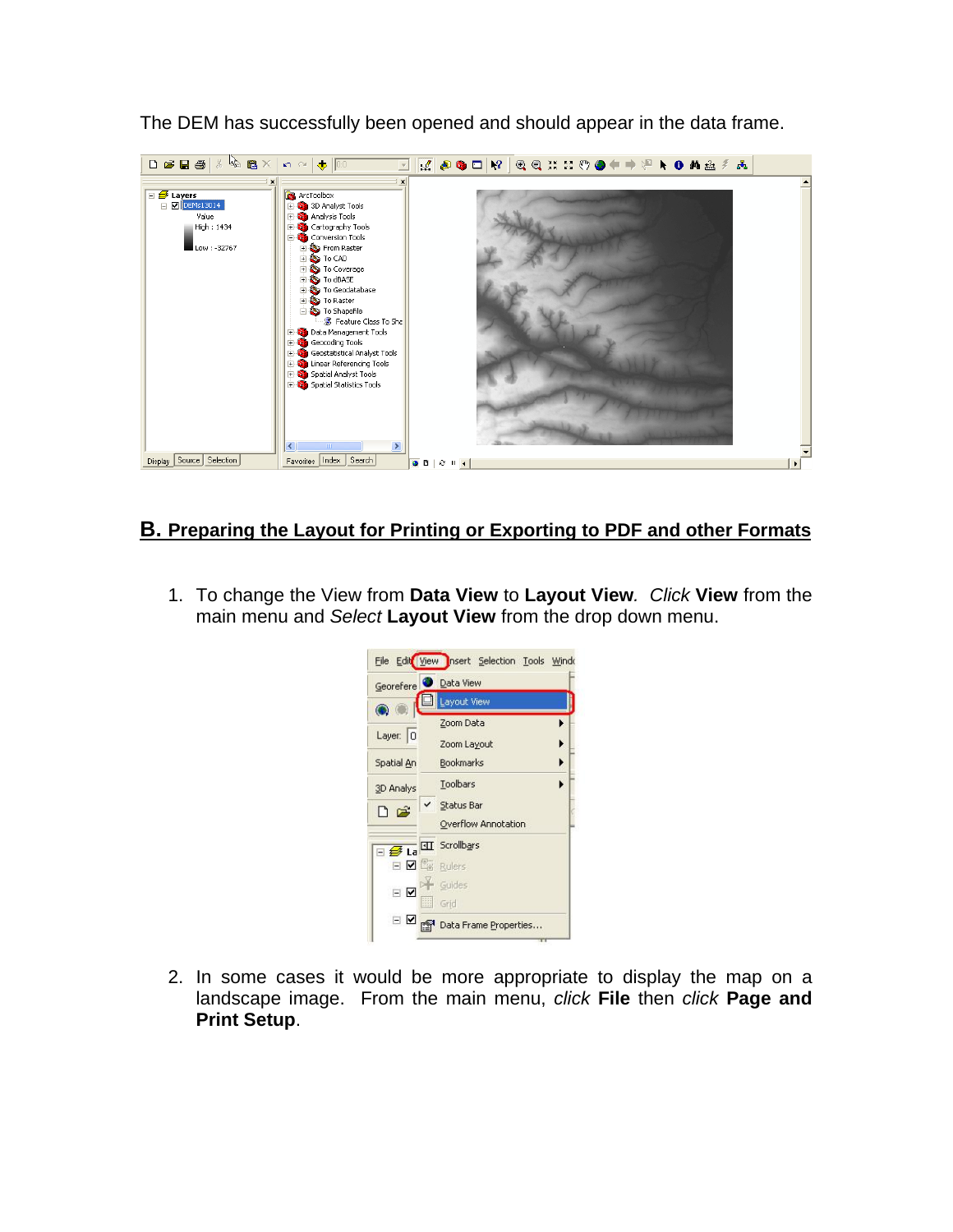| File Edit View Insert Selection Tools Window |  |                      |
|----------------------------------------------|--|----------------------|
| $\Box$ New                                   |  | $C$ <sub>trl+N</sub> |
| Si Open                                      |  | $Ctr1 + O$           |
| $\Box$ Save                                  |  | Ctrl+S               |
| Save As                                      |  |                      |
| Save A Copy                                  |  |                      |
| Add Data                                     |  |                      |
| Add Data from Internet                       |  |                      |
| Page and Print Setup                         |  |                      |
| Print Preview<br>Print                       |  |                      |

a. In the **Page and Print Setup** window *click on* the **Landscape** radio button and *check on* the **Scale Map Elements** … button. Then *click* **OK**.

| Name:                               | Lexmark C912 Black Only                                    | Properties<br>▼        |
|-------------------------------------|------------------------------------------------------------|------------------------|
| Status:                             | Ready                                                      |                        |
| Type:                               | Lexmark C912 Black Only                                    |                        |
| Where:                              | C912                                                       |                        |
| Comments:                           | Created by Lexmark Custom Install,04/11/2005 03:25:10 PM   |                        |
| Paper                               |                                                            |                        |
| Size:                               | Letter 8 % x 11 in                                         | Printer Paper          |
| Source:                             | Auto Select<br>۰                                           | Printer Margins        |
| Orientation:                        | Landscape<br>C Portrait<br>G.                              | Map Page (Page Layout) |
|                                     |                                                            | Sample Map Elements    |
| Map Page Size                       |                                                            |                        |
| <b>V</b> Use Printer Paper Settings |                                                            |                        |
| Page                                |                                                            |                        |
|                                     | Page Size that will be used is equal to Printer Paper Size |                        |
| Width:                              | 8.5<br>Inches                                              |                        |
|                                     |                                                            |                        |
| Height:                             | 11<br>Inches                                               |                        |
| Orientation:                        | $\bigcap$ Portrait<br>C Landscape                          |                        |
|                                     |                                                            |                        |
|                                     |                                                            |                        |

You should notice that your layout view has changed to landscape. In this example, we will leave the page layout in its original format (portrait).

3. Neatline – A neatline is automatically added to the layout view, however, in the previous step IF you changed the layout to landscape then the neatline must be adjusted to fit the print layout. In order to do this, grab one of the corners of the neatline and drag it to the corresponding corner of the page layout (**Do not** pull the corner farther than the dotted lines because anything outside of that region will not be printed). Example below.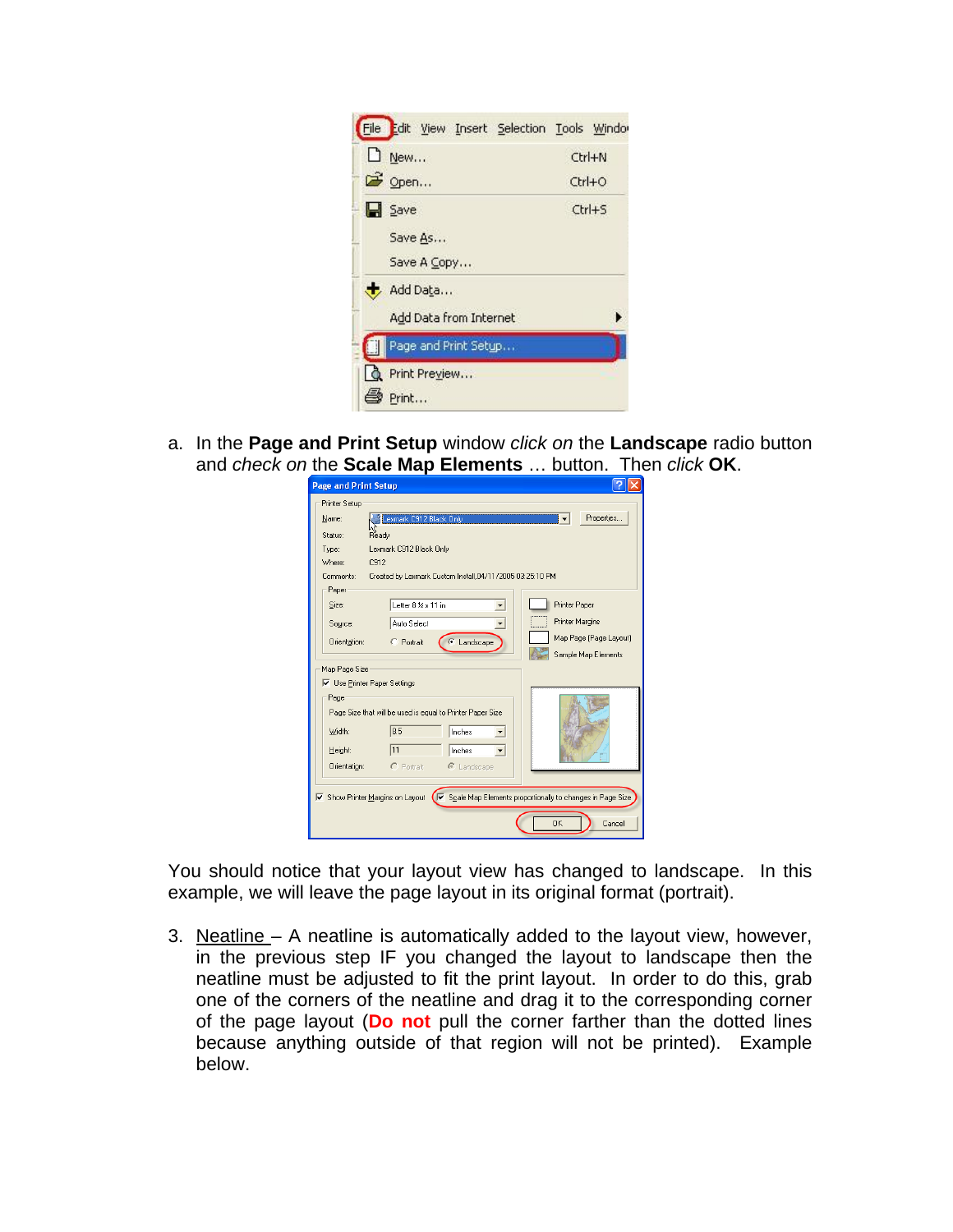

**Note:** if you would like to add a neatline to other objects in the layout, *click* the object, *click* **Insert** from the main menu, then *click* **Neatline**. The **Neatline** window will appear allowing you to change the properties of the neatline. *Click* **OK**, when you are satisfied with the neatline.

4. *Click* **Insert** from the main menu. In the ensuing drop down menu, you can add a Title, Legend, North Arrow, and Scale Bar. Once inserted into the layout view, each item can be manipulated by *Double-Clicking* on it. Examples are listed below:

|                                 | File Edit View Insert Selection Tools |
|---------------------------------|---------------------------------------|
| Georeferencing                  | <b>Data Frame</b>                     |
| <b>A 3 0</b>                    | Final Title                           |
| Layer: ONhrd I                  | A Text                                |
|                                 | n Neatline                            |
| Spatial Analyst                 | 图 Legend                              |
| 3D Analyst ▼                    | <b>は North Arrow</b>                  |
|                                 | D B e e Scale Bar                     |
|                                 | <b>Em</b> Scale Text                  |
| $\boxminus \not\implies$ Layers | Picture                               |
| $\Box$ $\Box$ ONgl              | Object                                |

5. Title – *Click* **Insert** from the main menu. Select **Title**. In the **Text** textbox type in the title then push **Enter** on your keyboard. *Double-Click* the Title to open the **Properties** window.

| ? X<br><b>Properties</b>                          | <b>Symbol Selector</b>                      | ? X                                            |
|---------------------------------------------------|---------------------------------------------|------------------------------------------------|
| Text<br>Size and Position                         | AI<br>$\overline{\phantom{a}}$<br>Category: | Preview                                        |
| Text:<br>Digital Elevation Model Example          | AaBbYyZz                                    | <b>Golf Courses</b>                            |
|                                                   | Country 1                                   |                                                |
|                                                   | AaBbYyZz                                    | Dptions<br>Color:                              |
|                                                   | Country 2                                   | O Arial<br>$\overline{\phantom{a}}$            |
| Arial 36.00<br>$\equiv$<br>目<br>$\equiv$<br>Font: | AaBbYyZz                                    | Size: $22$<br>$\mathbf{u}$   st<br>B<br>Style: |
| Character Spacing: 0.00<br>Angle: 0.00<br>奇<br>클  | Country 3                                   |                                                |
| 0.00 <br>÷<br>Leading:                            | AaBbYyZz                                    | Properties                                     |
| About Formatting Text<br>Change Symbol            | Capital                                     | More Symbols                                   |
|                                                   |                                             | Reset<br>Save                                  |
| <b>OK</b><br>Cancel<br>Apply                      | AaBbYyZz                                    | 0K<br>Cancel                                   |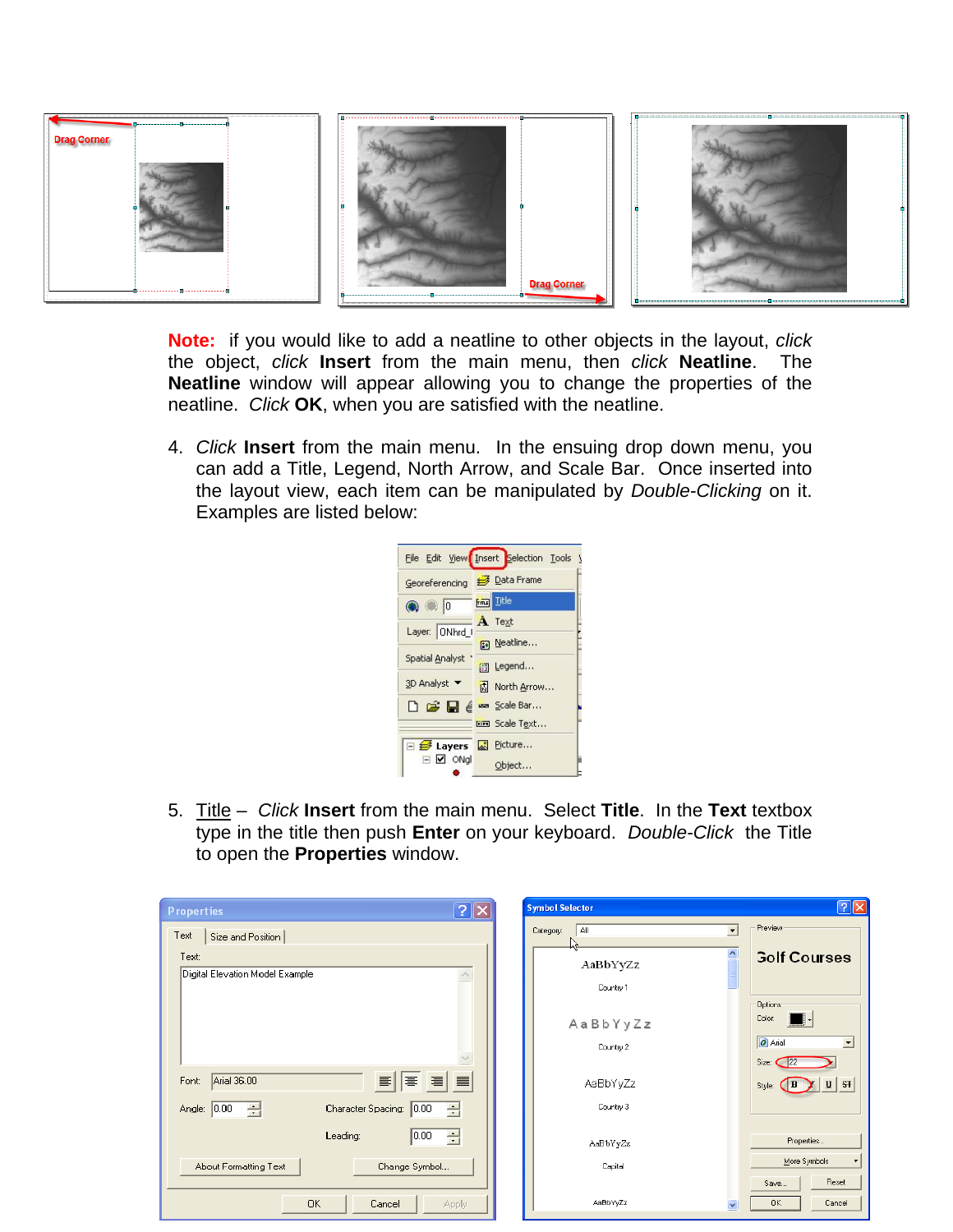*Click* **Change Symbol**. In the **Symbol Selector** window, you can change the properties of the text. *Click* the bolded **B** in order to make the text bold. Change the font size to **46**. *Click* **OK**, then *click* **OK** again.

6. Legend - *Click* **Insert** from the main menu. Select **Legend.** The **Legend Wizard** window will appear. *Click* **Next.** Change the legend title if you wish, otherwise *click* **Next**. *Click* **Next** two more times, then *click* **Finish**. *Click* and *drag* the legend from the centre of the layout and move it to the bottom left corner.

To customize the legend labels, *left click* the appropriate layer in the **Layer** window then wait two seconds and click it again, you should now be able to change the name.

7. North Arrow - *Click* **Insert** from the main menu. Select **North Arrow.** In the **North Arrow Selector** window, chose an appropriate north arrow then *click* **OK**.*Click* and *drag* the north arrow from the centre of the layout and move it to the bottom right corner.



 $\boxminus$   $\mathcal{B}$  Layers

DEM Example Value High: 1434

8. Scale Bar - *Click* **Insert** from the main menu. Select **Scale Bar.** *Click*  **Properties** to open the **Scale Bar** window**.** In the **Division Units** textbox, select **kilometers**. *Click* **OK**. *Click* **OK.** *Click* and *drag* the scale bar from the centre of the layout and move it to an appropriate position below the map.



| Scale and Units   Numbers and Marks   Format             |
|----------------------------------------------------------|
| Scale                                                    |
| Auto<br>Division value:                                  |
| $2 - 1$<br>Number of divisions: S                        |
| $4\frac{1}{1}$<br>Number of subdivisions:                |
| $\overline{\triangledown}$ Show one division before zero |
| When resizing                                            |
| Adjust division value                                    |
| Units                                                    |
| <b>Division Units:</b>                                   |
| Kilometers                                               |
| Label Position:                                          |
| after labels                                             |
| Kilometers<br>Symbol<br>Label:                           |
| $2.5$ pt $\frac{1}{2}$<br>Gap:                           |
|                                                          |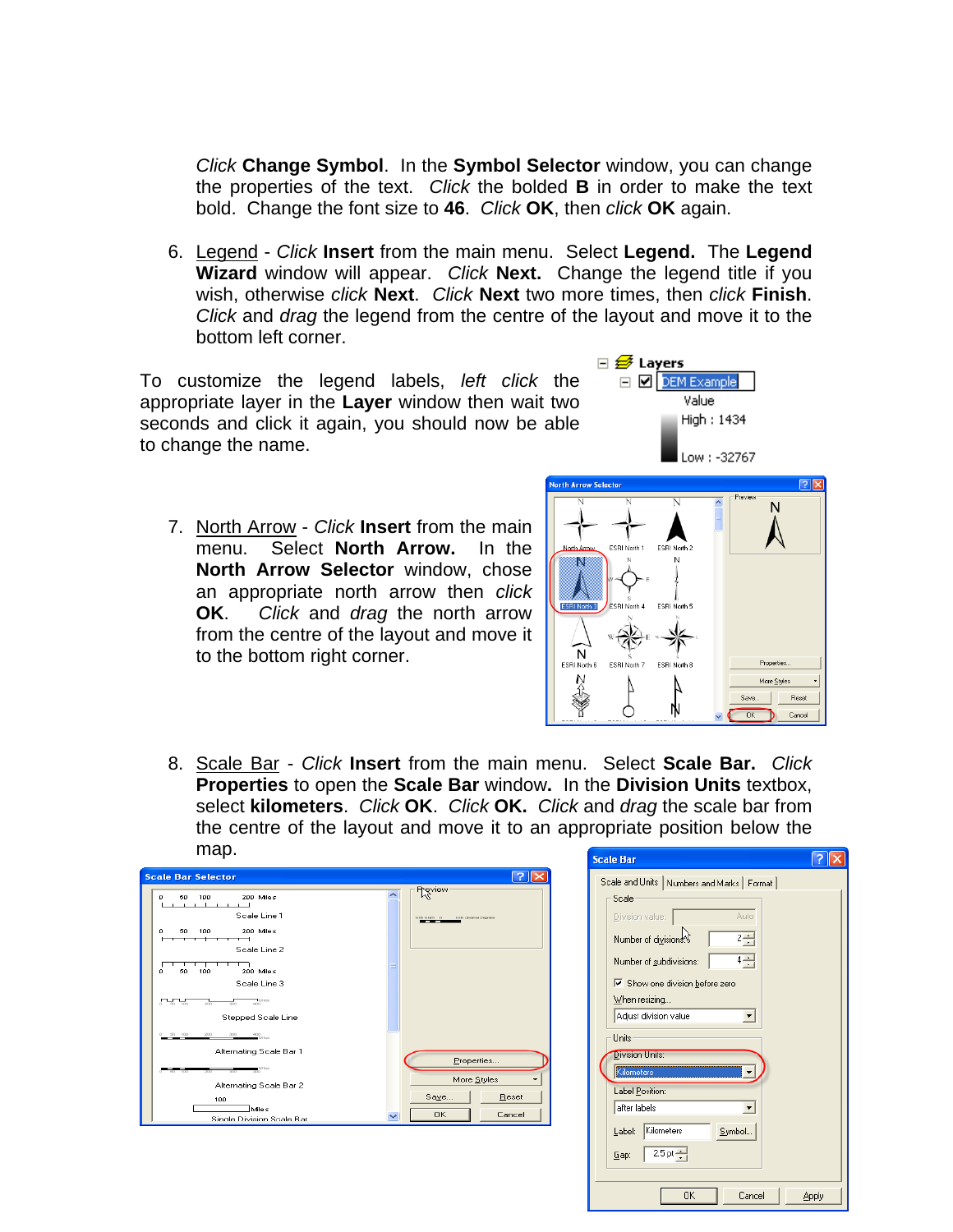If done correctly, your map should look like the image below.



## **Digital Elevation Model Example**

9. To print the map, *Click* **File** from the main menu and *Select* **Print** from the drop down menu. After selecting the appropriate printer and print specifications, *Click* **OK**.

#### **Exporting to PDF or Other Formats**

Alternatively, you may opt to export your map and save it for later use rather than printing your map. ArcMap offers a variety of file types that you can save your map as. The following procedure will show you how to export your map, using one of the various file types.

1. Once you have completed S*teps 1* through 8 above or you are satisfied with your map, you may begin the export procedure. *Click* **File** from the main menu and *Select* **Export Map**.